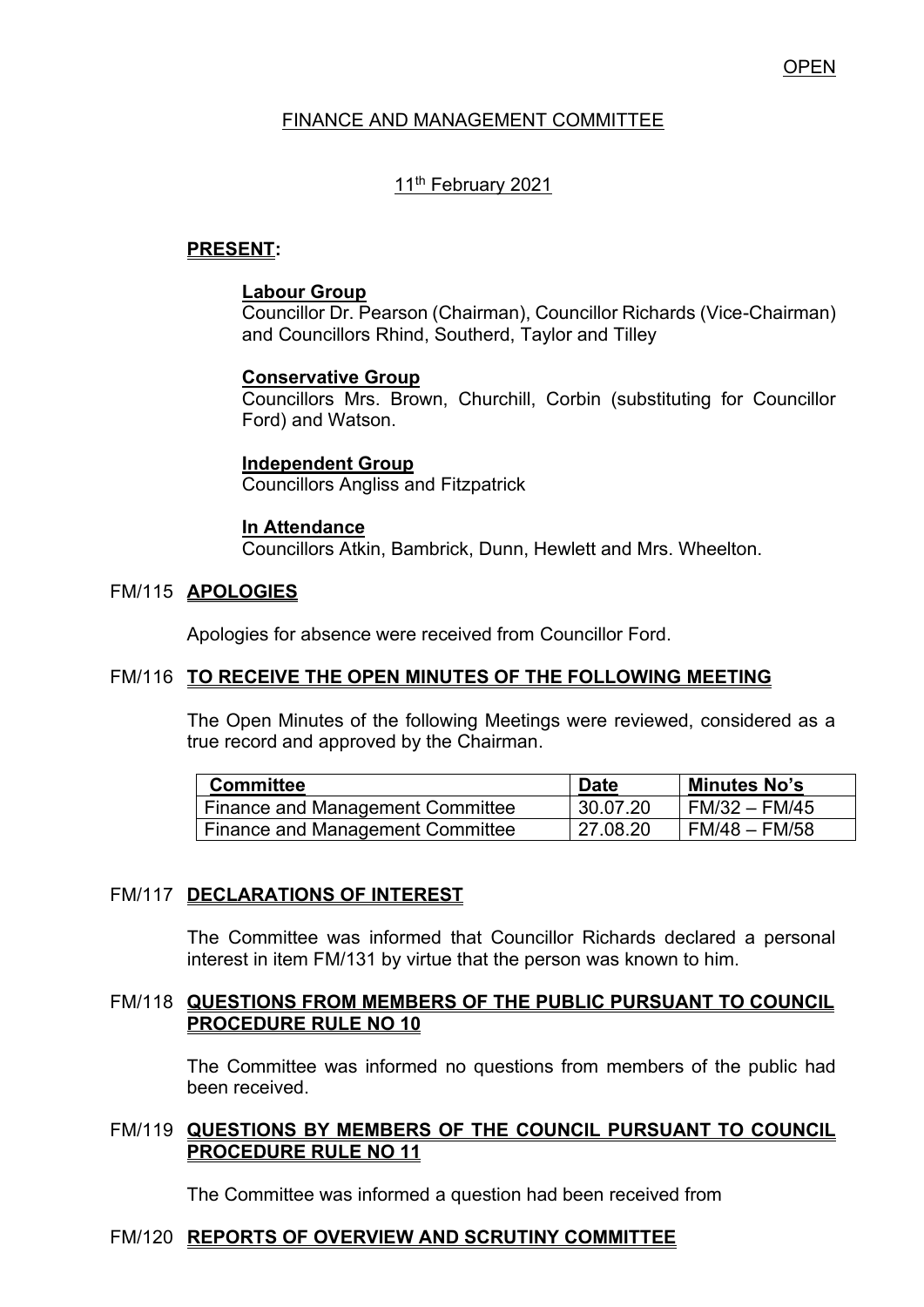The Committee was informed that no reports of Overview and Scrutiny Committee had been received.

# **MATTERS DELEGATED TO COMMITTEE**

### FM/121 **INTRODUCTION OF PRE-PLANNING APPLICATION CHARGING**

The Head of Planning and Strategic Housing presented the report to the Committee. Members were informed that the report had been approved by E&DS Committee in January 2021 and that another report was to be brought before E&DS and F&M Committees in March 2021 to demonstrate how income generated could be reinvested into the Planning Service. The Head of Planning and Strategic Housing highlighted the preferred model to be adopted and those applications that would be excluded from the charge.

### *RESOLVED:*

- *1.1 The Committee noted the support in principle from Environment and Development Services Committee to introduce the proposed Model 2 scheme in the Appendix of the report, for charging for planning pre-application advice to be provided by the Planning Service.*
- *1.2 The Committee approved the financial implications contained in the report.*
- *1.3 The Committee agreed that the proposals for how the potential income generated by the adoption of pre-application charging could be reinvested in the Planning Service, be the subject of separate reports to Environment and Development Services and Finance and Management Committee.*

#### FM/122 **PROPOSED LOCAL COUNCIL TAX REDUCTION SCHEME 2021-22**

The Strategic Director (Corporate Resources) delivered the Report to the Committee highlighting the need to extend the scheme for a further year.

#### *RESOLVED:*

- *1.1 The Committee approved the existing Local Council Tax Reduction Scheme currently in place and that it be continued for 2021/22.*
- *1.2 The Committee agreed that the detailed parameters be submitted to Full Council on 24 February 2021 for formal adoption.*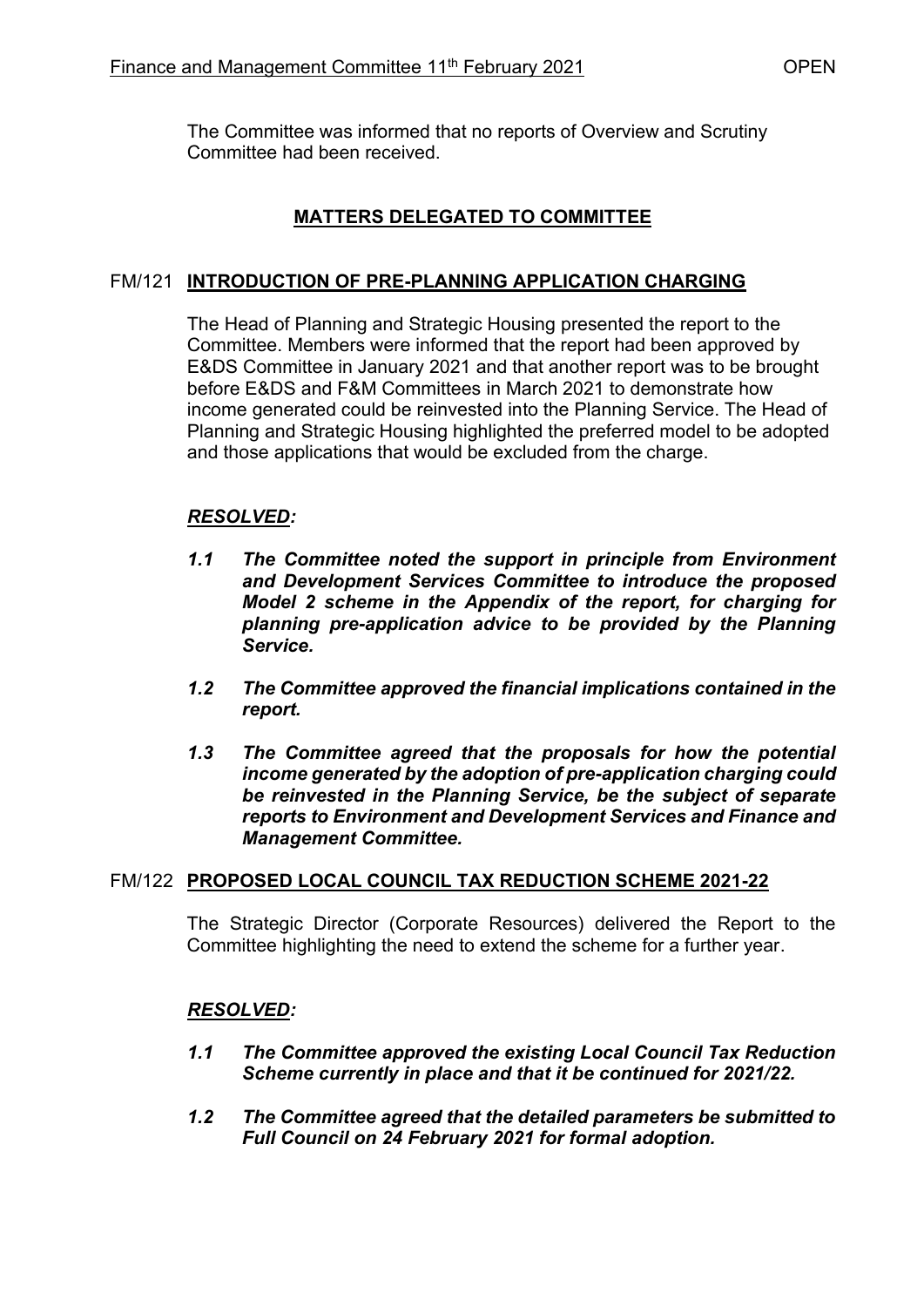### FM/123 **GENERAL FUND CONSOLIDATED BUDGET REPORT 2021-22**

The Head of Finance presented the Report to the Committee explaining that recommendations 1.2 and 1.3 would separate consideration. The Head of Finance highlighted the Council's financial position, Council Tax, Local Government Settlements, Business Rates and the proposed Budget for 2021- 22.

Councillor Churchill supported the increase of 1.95% and raised a query regarding South Derbyshire District Councils proportion as a percentage of the total Council Tax bill and how the 1.95% increase compared to increase for other elements of the bill. The Head of Finance informed Members that the Council retained 10.4% of the Council Tax bill and the element for Parish Council within the District was about 11%. The Strategic Director (Corporate Resources) added that the only known approximate increases were 6% for the Police and Crime Commission and 2% for County Council.

Councillors Southerd supported by Councillor Richards proposed a 1% increase.

Cllr Brown enquired how a 1% increase would impact on the Councils green initiatives and other services for our residents – The Strategic Director (Corporate Resources) the current financial position of the council was sustainable at the current time but the potential impact of the Fair Funding Review would need to be considered and that going below 1.95% could in the future put added pressure on the commitments of the Corporate Plan. The Strategic Director (Service Delivery) informed Members that the proposals within the Climate and Environment Plan under review had no allocated funding and alternative income streams were to be considered.

Cllr Fitzpatrick supported by Councillor Angliss proposed an increase of 1.5%

# *RESOLVED:*

- *1.1 The Committee considered and approved the estimates of revenue income and expenditure on the General Fund for 2021/22.*
- *1.2 The Committee approved a 2% increase on grants to voluntary bodies and Parish Councils for concurrent functions for 2021/22*
- *1.3 The Committee recommended to Full Council that the rate of Council Tax for 2021/22 should be increased by 1%.*
- *1.4 The Committee approved the updated five-year financial projection for the General Fund to 2025/26 as detailed in Appendix 1 of the report, and all the associated assumptions and risks as included in the report.*
- *1.5 The Committee noted the Council's National Non-Domestic Rates return (NNDR1) for 2020/21 showing retained business rates of £8,874,194 for 2021/22.*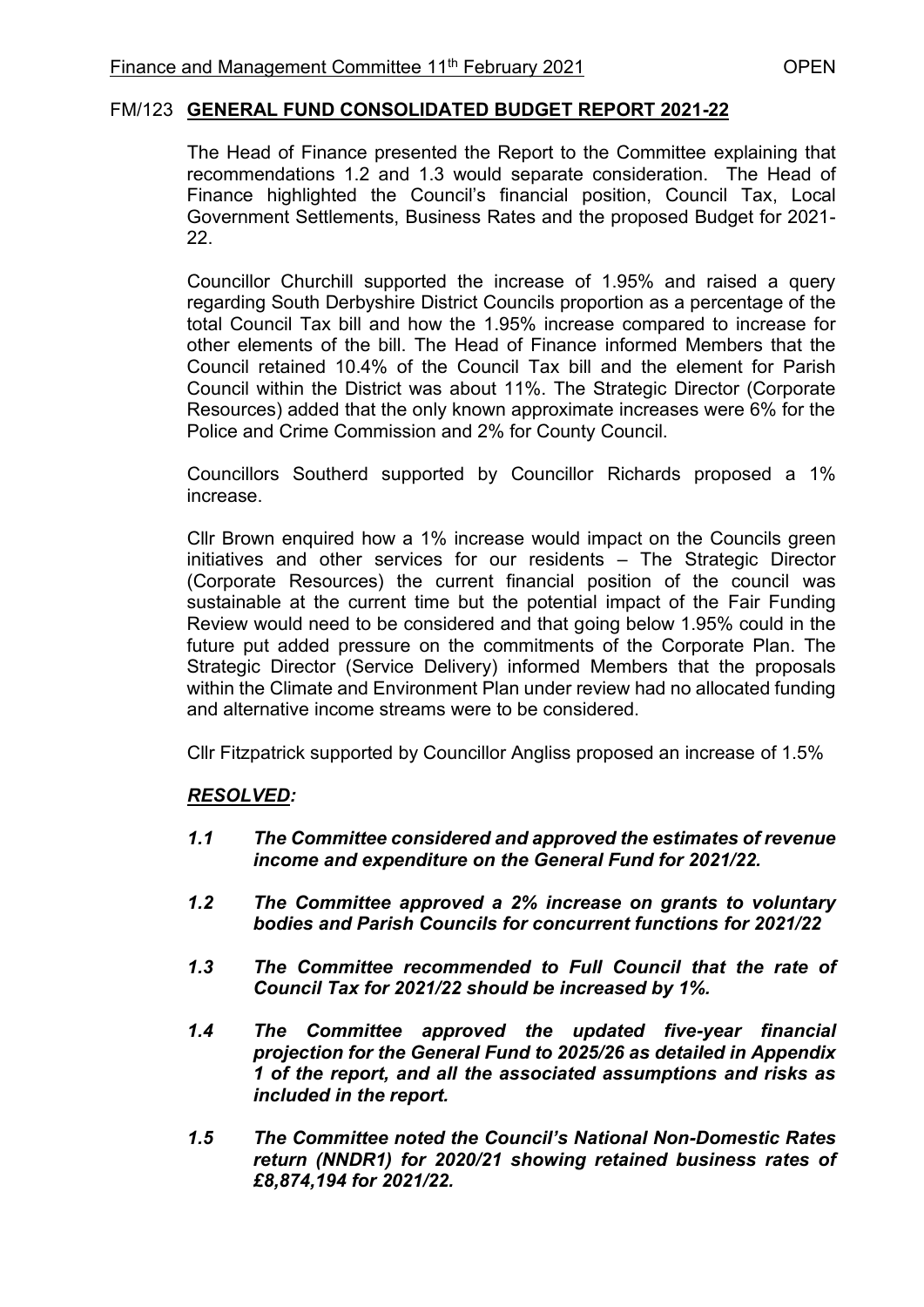*1.6 The Committee noted that efficiencies and budget savings continue to be pursued to improve the current financial projection.* 

### FM/124 **HOUSING REVENUE ACCOUNT BUDGET 2021-22 AND FINANCIAL PLAN TO 2030**

The Head of Finance presented the Report to the Committee and provided a summary of the key points and highlighted the Housing Revenue Account reserves and the annual rent increase.

# *RESOLVED:*

- *1.1 The Committee approved the proposed revenue income and expenditure for 2021/22, together with the 10-year Financial Plan for the Housing Revenue Account (HRA) as detailed in Appendix 1 of the report.*
- *1.2 The Committee agreed that that the HRA be kept under review and measures identified to mitigate the financial risks detailed in the report and to maintain a sustainable financial position.*

# FM/125 **CAPITAL BUDGET TO 2026**

The Head of Finance presented the Report to the Committee providing a summary of the General Fund, the Housing Revenue Account, Capital Reserves and Housing Revenue Account Reserves.

Members thanked the Head of Finance for a detailed report that gave the Council hope for the future.

# *RESOLVED:*

- *1.1 The Committee considered and approved the capital programme expenditure and funding to 2026.*
- *1.2 The Committee agreed that the current Fleet Management Strategy and Vehicle Replacement Plan be reviewed in 2021/22 and be realigned to the level of resources currently available and that the outcome be reported back to this Committee.*
- *1.3 The Committee agreed that £600,000 be earmarked in the Capital Receipts Reserve to replace vehicles, plant and equipment in 2025/26, pending the above review.*

# FM/126 **ANNUAL REPORT OF THE SECTION 151 OFFICER**

The Strategic Director (Corporate Resources) presented the report to the Committee which would also be presented to Full Council on the 24<sup>th</sup> February 2021 with an amendment regarding the 1% Council Tax increase, as approved.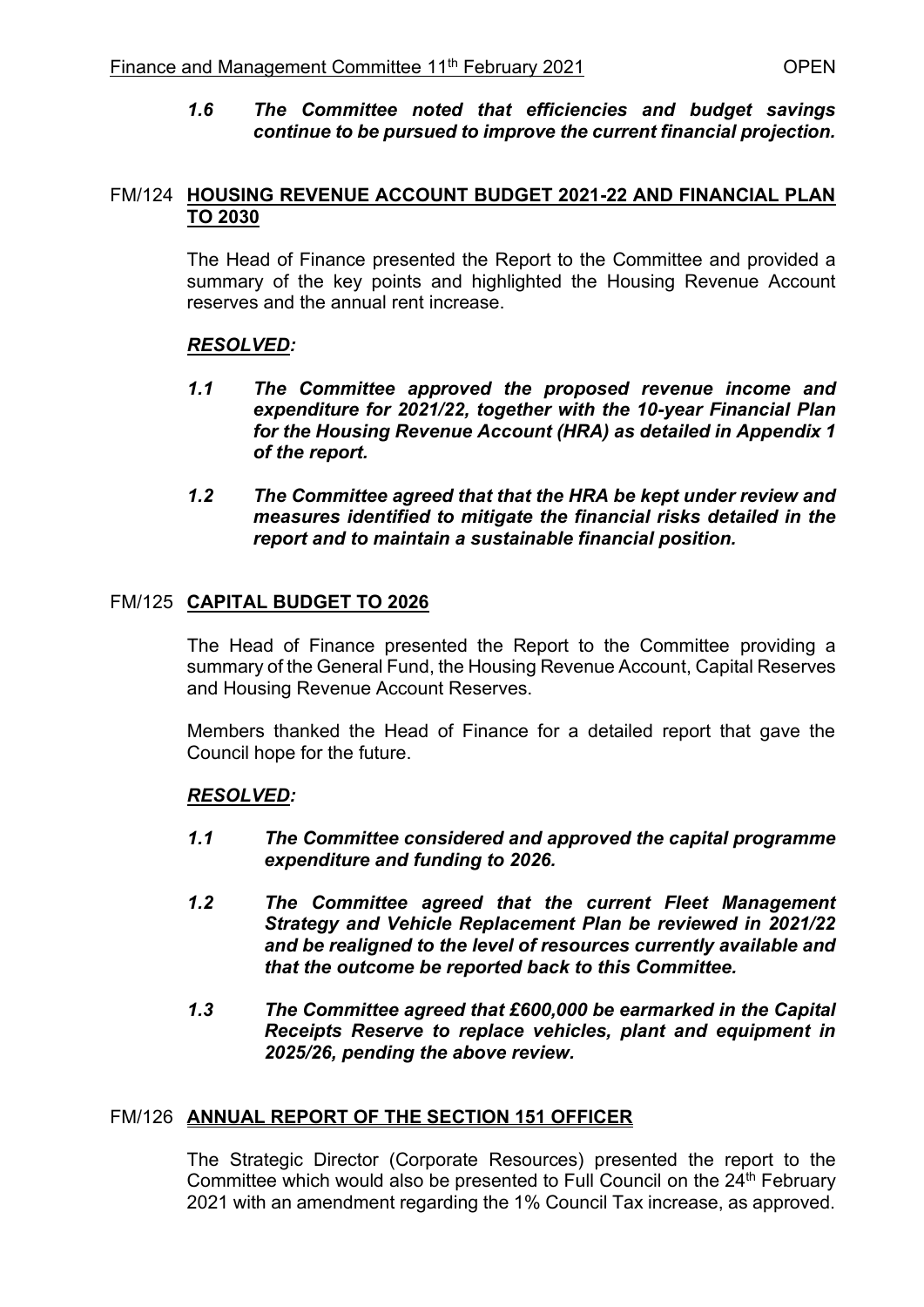Members were asked in particular to consider the recommendation to add nothing further to the Base Budget until the outcome of the Fair Funding Review was known.

Members noted the importance of no new spending commitments until the outcome of the Fair Funding Review expected in the Autumn 2021.

### *RESOLVED:*

- *1.1 The Committee noted and considered the Annual Report of the Section 151 Officer.*
- *1.2 The Committee noted that the Council has due regard to the Annual Report when approving the Budget for 2021/22 at Full Council on 24 February 2021 and when considering future proposals for new spending and the utilisation of resources.*
- *1.3 The Committee noted that no new spending commitments will be added to the Base Budget and Medium-Term Financial Plan approved by the Finance and Management Committee on 11 February 2021, pending the outcome of the Government's Fair Funding Review.*
- *1.4 The Committee noted that the Medium-Term Financial Plan will be reviewed and updated following details emerging from the Government's Fair Funding Review which is expected in autumn 2021.*

#### FM/127 **COMMITTEE WORK PROGRAMME**

The Strategic Director (Corporate Resources) presented the report to the Committee.

#### *RESOLVED:*

*The Committee considered and approved the updated work programme.* 

#### FM/128 **LOCAL GOVERNMENT ACT 1972 (AS AMENDED BY THE LOCAL GOVERNMENT [ACCESS TO INFORMATION] ACT 1985)**

#### *RESOLVED:-*

*That, in accordance with Section 100(A)(4) of the Local Government Act 1972 (as amended), the press and public be excluded from the remainder of the Meeting as it is likely, in view of the nature of the business to be transacted or the nature of the proceedings, that there would be disclosed exempt information as defined in the paragraphs of Part 1 of the Schedule 12A of the Act indicated in brackets after each item.* 

*TO RECEIVE THE EXEMPT MINUTES OF THE FOLLOWING MEETINGS*